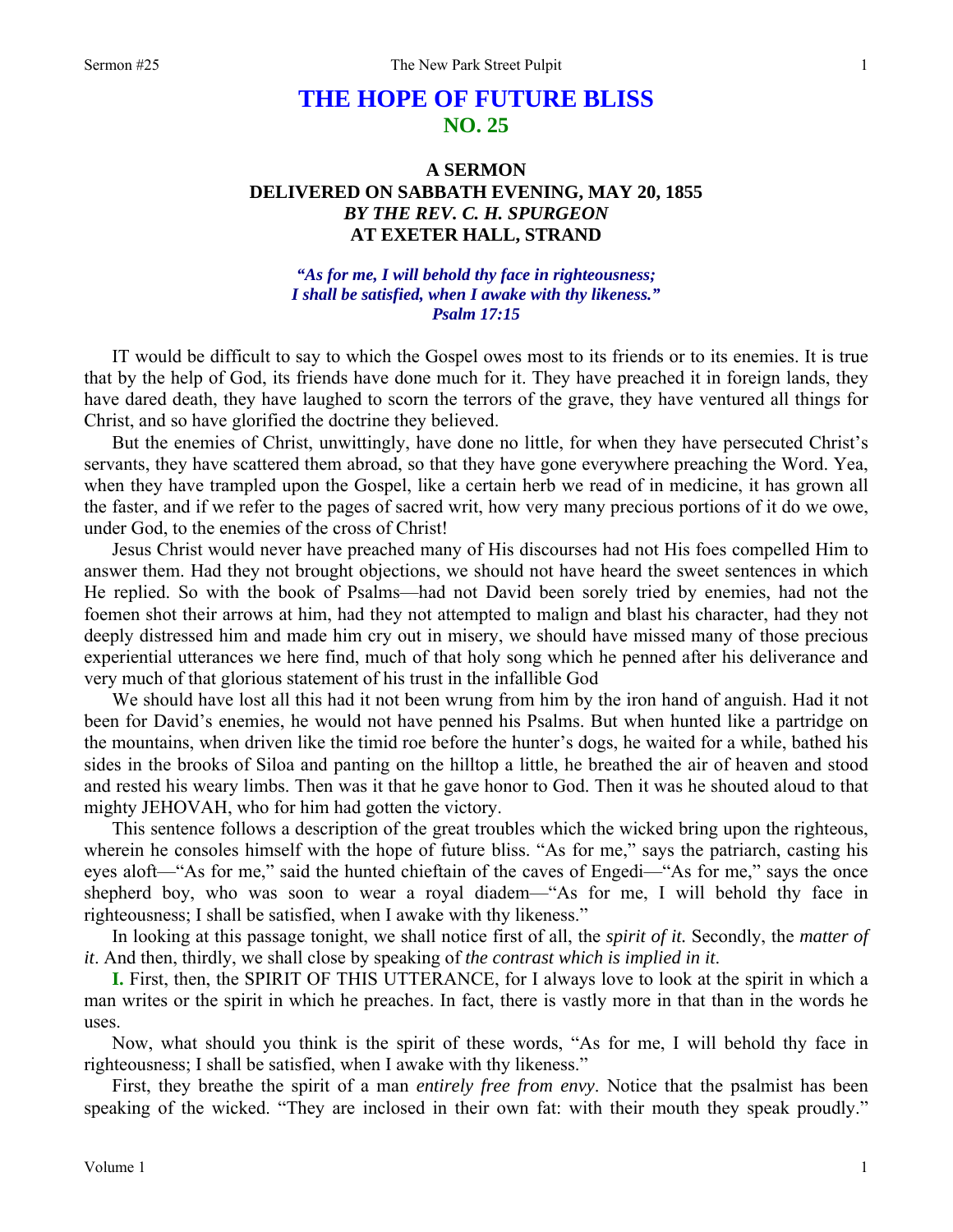"They are full of children and leave the rest of their substance to their babes." But David envies them not.

"Go," says he, "rich man, in all your riches—go, proud man, in all your pride—go, you happy man, with your abundance of children. I envy you not. As for me, my lot is different. I can look on you without desiring to have your possessions. I can well keep that commandment, 'Thou shalt not covet,' for in your possessions there is nothing worth my love. I set no value upon your earthly treasures. I envy you not your heaps of glittering dust, for my Redeemer is mine." The man is above envy, because he thinks that the joy would be no joy to him—that the portion would not suit his disposition. Therefore, he turns his eye heavenward and says, "As for me I will behold thy face in righteousness."

Oh! beloved, it is a happy thing to be free from envy. Envy is a curse which blights creation. And even Eden's garden itself would have become defaced and no longer fair if the wind of envy could have blown on it. Envy tarnishes the gold. Envy dims the silver. Should envy breathe on the hot sun, it would quench it. Should she cast her evil eye on the moon, it would be turned into blood and the stars would fly astonished at her.

Envy is accursed of heaven. Yea, it is Satan's first-born—the vilest of vices. Give a man riches, but let him have envy, and there is the worm at the root of the fair tree. Give him happiness, and if he envies another's lot, what would have been happiness becomes his misery, because it is not so great as that of someone else.

But give me freedom from envy. Let me be content with what God has given me. Let me say, "You may have yours, I will not envy you—I am satisfied with mine." Yea, give me such a love to my fellow creatures that I can rejoice in their joy and the more they have the more glad I am of it. My candle will burn no less brightly because theirs outshines it. I can rejoice in their prosperity. Then am I happy, for all around tends to make me blissful, when I can rejoice in the joys of others and make their gladness my own. Envy! Oh! may God deliver us from it.

But how, in truth, can we get rid of it so well as by believing that you have something that is not on earth, but in heaven. If we can look upon all the things in the world and say, "As for me, I will behold thy face in righteousness, I shall be satisfied by and by!" Then we cannot envy other men, because their lot would not be adapted to our peculiar taste.

Does the ox envy the lion! Nay, for it cannot feed upon the carcass. Does the dove grieve because the raven can gloat itself on carrion? Nay, for it lives on other food. Will the eagle envy the wren his tiny nest? Oh, no! So the Christian will mount aloft as the eagle, spreading his broad wings, he will fly up to his nest amongst the stars, where God has made him his nest, saying, "As for me, I will dwell here. I look upon the low places of this earth with contempt. I envy not your greatness, you mighty emperors. I desire not your fame, you mighty warriors. I ask not for wealth, O Croesus. I beg not for your power, O Caesar. As for me, I have something else, my portion is the Lord."

The text breathes the spirit of a man free from envy. May God give that to us!

Then, secondly, you can see that there is about it the air of a man who is *looking into the future*. Read the passage thoroughly and you will see that it all has relation to the future, because it says, "As for me, I *shall*." It has nothing to do with the present. It does not say, "As for me I do, or I am, so-andso," but "As for me, I *will* behold thy face in righteousness; I *shall* be satisfied when I awake."

The psalmist looks beyond the grave into another world. He overlooks the narrow deathbed where he has to sleep and he says, "When I awake." How happy is that man who has an eye to the future. Even in worldly things we esteem that man who looks beyond the present day. He who spends all his money as it comes in will soon bring himself to rags. He who lives on the present is a fool, but wise men are content to look after future things.

When Milton penned his book, he might know, perhaps, that he would have little fame in his lifetime, but he said, "I shall be honored when my head shall sleep in the grave." Thus have other worthies been content to tarry until time has broken the earthen pitcher and suffered the lamp to blaze.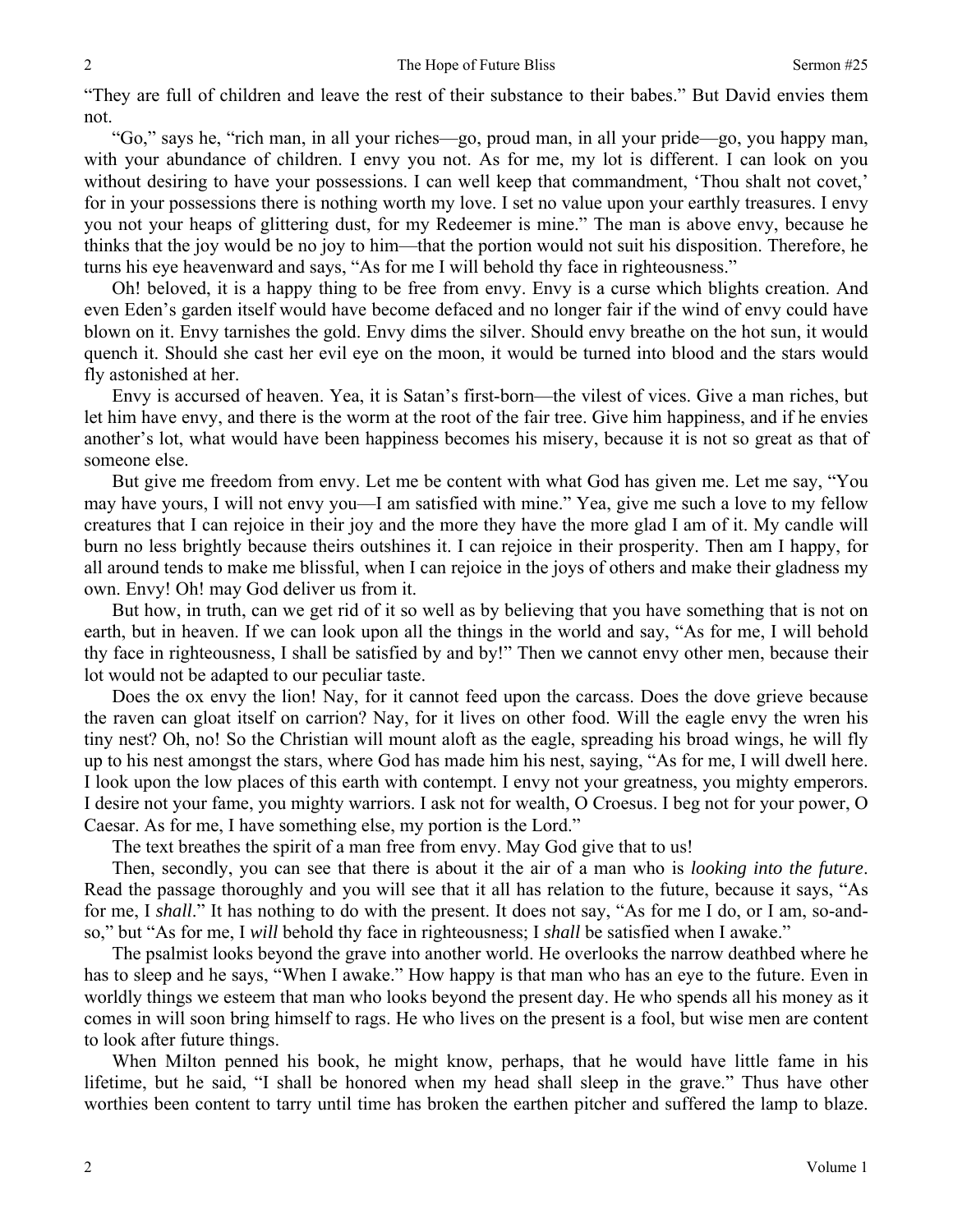As for honor, they said, "We will leave that to the future, for that fame which comes late is often most enduring." They lived upon the "shall" and fed upon the future. "I shall be satisfied" by-and-by.

So says the Christian. I ask no royal pomp or fame now. I am prepared to wait, I have an interest in reversion. I want not a pitiful estate here—I will tarry till I get my domains in heaven, those broad and beautiful domains that God has provided for them that love Him. Well-content will I be to fold my arms and sit down in the cottage, for I shall have a mansion of God, "a house not made with hands, eternal in the heavens."

Do any of you know what it is to live on the future—to live on expectation—to live on what you are to have in the next world—to feast yourselves with some of the droppings of the tree of life that fall from heaven—to live upon the manna of expectation which falls in the wilderness, and to drink that stream of nectar which gushes from the throne of God?

Have you ever gone to the great Niagara of hope and drank the spray with ravishing delight? For the very spray of heaven is glory to one's soul! Have you ever lived on the future and said, "As for me I *shall* have somewhat, by and by?" Why, this is the highest motive that can actuate a man. I suppose this was what made Luther so bold, when he stood before his great audience of kings and lords and said, "I stand by the truth that I have written and will so stand by it till I die, so help me God!" Methinks he must have said, "I *shall* be satisfied, by and by. I am not satisfied now, but I *shall* be soon."

For this the missionary ventures the stormy sea. For this he treads the barbarous shore. For this he goes into inhospitable climes and risks his life, because he knows there is a payment to come by and by. I sometimes laughingly tell my friends when I receive a favor from them that I cannot return it, but set it up to my Master in heaven, for they shall be satisfied when they awake in His likeness.

There are many things that we may never hope to be rewarded for here, but shall be remembered before the throne hereafter, not of debt, but of grace. Like a poor minister I heard of, who, walking to a rustic chapel to preach, was met by a clergyman who had a far richer berth. He asked the poor man what he expected to have for his preaching. "Well," he said, "I expect to have a crown." "Ah!" said the clergyman, "I have not been in the habit of preaching for less than a guinea, anyhow." "Oh!" said the other, "I am obliged to be content with a crown, and what is more, I do not have my crown now, but I have to wait for that in the future."

The clergyman little thought that he meant the "crown of life that fades not away!" Christian! Live on the future. Seek nothing here, but expect that you shall shine when you shall come in the likeness of Jesus, with Him to be admired, and to kneel before His face adoringly. The psalmist had an eye to the future.

And again, upon this point, you can see that David, at the time he wrote this, was *full of faith*. The text is fragrant with confidence. "As for me," says David, no *perhaps* about it. "I *will* behold thy face in righteousness; I *shall* be satisfied, when I awake with thy likeness." If some men should say so now, they would be called fanatics, and it would be considered presumption for any man to say, "I *will* behold thy face, I *shall* be satisfied."

And I think there are many now in this world who think it is quite impossible for a man to say to a certainty, "I know, I am sure, I am certain." But beloved, there are not one or two, but there are thousands and thousands of God's people alive in this world who can say with an assured confidence, no more doubting of it than of their very existence, "I *will* behold thy face in righteousness; I shall be satisfied, when I awake in thy likeness."

It is possible, though perhaps not very easy, to attain to that high and eminent position wherein we can say no longer do I *hope*, but I *know.* No longer do I trust, but I am persuaded. I have a happy confidence, I am sure of it. I am certain. For God has so manifested Himself to me that now it is no longer "if" and "perhaps," but it is the positive, eternal, "shall." "I *shall* be satisfied when I awake in thy likeness."

How many are there here of that sort? Oh! if you are talking like that, you must expect to have trouble, for God never gives strong faith without fiery trial. He will never give a man the power to say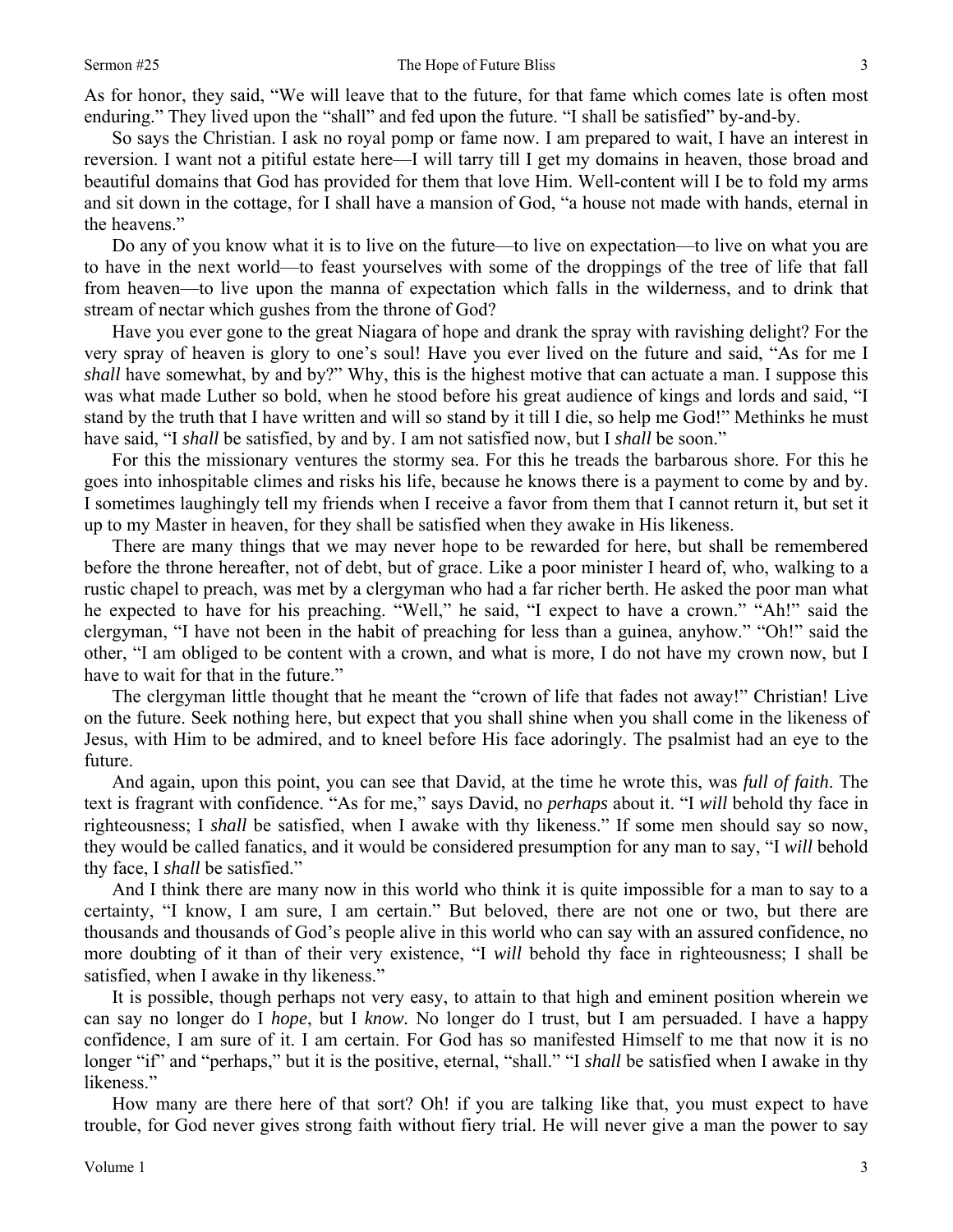that "shall" without trying him. He will not build a strong ship without subjecting it to very mighty storms. He will not make you a mighty warrior, if He does not intend to try your skill in battle. God's swords must be used. The old Toledo blades of heaven must be smitten against the armor of the evil one and yet they shall not break, for they are of true Jerusalem metal, which shall never snap. Oh! what a happy thing to have that faith to say, "I shall."

Some of you think it quite impossible, I know, but it "is the gift of God," and whosoever asks it shall obtain it and the very chief of sinners now present in this place may yet be able to say long before he comes to die, "I shall behold thy face in righteousness."

Methinks I see the aged Christian. He has been very poor. He is in a garret where the stars look between the tiles. There is his bed. His clothes ragged and torn. There are a few sticks on the hearth, they are the last he has. He is sitting up in his chair. His paralytic hand quivers and shakes, and he is evidently near his end. His last meal was eaten yester-noon, and as you stand and look at him, poor, weak, and feeble, who would desire his lot?

But ask him, "Old man, would you change your attic for Caesar's palace? Aged Christian, would you give up these rags for wealth and cease to love your God?" See how indignation burns in his eyes at once! He replies, "'As for me, I *shall*,' within a few more days, 'behold his face in righteousness; I *shall*  be satisfied' soon. Here I never shall be. Trouble has been my lot and trial has been my portion, but I have a house not made with hands, eternal in the heavens."

Bid high. Bid him fair, offer him your hands full of gold, lay all down for him to give up his Christ. "Give up Christ?" He will say, "No, never!"

### *"While my faith can keep her hold, I envy not the miser's gold."*

Oh! what a glorious thing to be full of faith and to have the confidence of assurance, so as to say, "I *will* behold thy face; I *shall* be satisfied when I awake with thy likeness."

Thus much concerning the spirit of David. It is one very much to be copied and eminently to be desired.

**II.** But now, secondly, THE MATTER OF THIS PASSAGE.

And here we will dive into the very depths of it, God helping us, for without the Spirit of God I feel I am utterly unable to speak to you. I have not those gifts and talents which qualify men to speak. I need inspiration from on high, otherwise I stand like other men and have nought to say. May that be given me. For without it I am dumb.

As for the matter of this verse, methinks it contains a double blessing. The first is a beholding, "I will behold thy face in righteousness," and the next is a satisfaction, "I shall be satisfied when I awake with thy likeness."

Let us begin with the first, then. David expected that he should *behold God's face*. What a vision will that be, my brethren! Have you ever seen God's hand? I have seen it, when sometimes He places it across the sky and darkens it with clouds. I have seen God's hand sometimes, when the carts of night drag along the shades of darkness. I have seen His hand when, launching the thunderbolt, His lightning splits the clouds and rends the heavens.

Perhaps you have seen it in a gentler fashion, when it pours out the water, and sends it rippling along in rills, and then rolls into rivers. You have seen it in the stormy ocean—in the sky decked with stars, in the earth gemmed with flowers. And there is not a man living who can know all the wonders of God's hand. His creation is so wondrous that it would take more than a lifetime to understand it.

Go into the depths of it, let its minute parts engage your attention. Next take the telescope and try to see remote worlds and can I see all God's handiwork—behold all His hand? No, not so much as one millionth part of the fabric. That mighty hand wherein the callow comets are brooded by the sun, in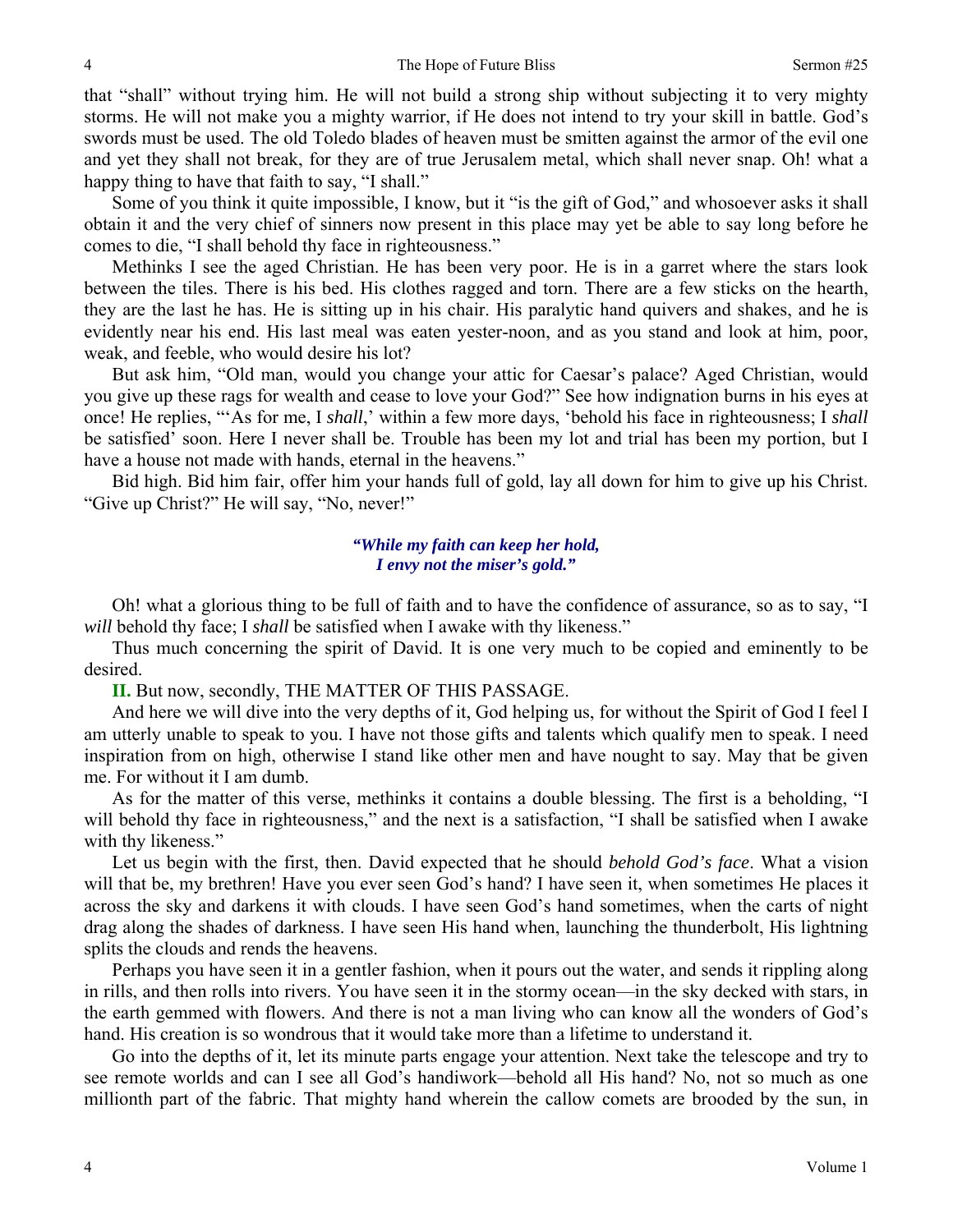which the planets roll in majestic orbits, that mighty hand which holds all space, and grasps all beings that mighty hand who can behold it? But if such is His hand what must His face be?

You have heard God's voice sometimes and you have trembled. I, myself, have listened awe-struck, and yet with a marvelous joy, when I have heard God's voice, like the noise of many waters in the great thunderings. Have you ever stood and listened, while the earth shook and trembled, and the very spheres stopped their music, while God spoke with His wondrous deep bass voice?

Yes, you have heard that voice and there is a joy marvelously instinct with love which enters into my soul, whenever I hear the thunder. It is my Father speaking and my heart leaps to hear Him. But you never heard God's loudest voice. It was but the whisper when the thunder rolled. And if such be the voice, what must it be to behold His face? David said, "I will behold thy face."

It is said of the temple of Diana that it was so splendidly decorated with gold, and so bright and shining, that a porter at the door always said to everyone that entered, "Take heed to your eyes, take heed to your eyes. You will be struck with blindness unless you take heed to your eyes."

But oh! that view of glory! That great appearance. The vision of God! to see Him face to face, to enter into heaven, and to see the righteous shining bright as stars in the firmament. But best of all, to catch a glimpse of the eternal throne! Ah! there He sits! 'Twere almost blasphemy for me to attempt to describe Him. How infinitely far my poor words fall below the mighty subject!

But to behold God's face? I will not speak of the lustre of those eyes, or the majesty of those lips, that shall speak words of love and affection. But to behold His face! You who have dived into the Godhead's deepest sea and have been lost in its immensity, you can tell a little of it! You ones who have lived in heaven these thousands of years, perhaps you know, but you cannot tell, what it is to see His face.

We must, each of us, go there, we must be clad with immortality. We must go above the blue sky and bathe in the river of life. We must outsoar the lightning and rise above the stars to know what it is to see God's face. Words cannot set it forth. So there I leave it. The hope the psalmist had was that he would see God's face.

But there was a *peculiar sweetness mixed with this joy*, because he knew that he would behold God's face *in righteousness.* "I shall behold thy face in righteousness." Have I not seen my Father's face here below? Yes, I have, "through a glass darkly." But has not the Christian sometimes beheld Him, when in his heavenly moments earth is gone and the mind is stripped of matter? There are some seasons when the gross materialism dies away and when the ethereal fire within blazes up so high that it almost touches the fire of heaven.

There are seasons, when in some retired spot, calm and free from all earthly thought, we have put our shoes from off our feet, because the place whereon we stood was holy ground, and we have talked with God! Even as Enoch talked with Him, so has the Christian held intimate communion with his Father. He has heard His love whispers. He has told out his heart, poured out his sorrows and his groans before Him.

But after all he has felt, he has not beheld His face in righteousness. There was so much sin to darken the eyes, so much folly, so much frailty, that we could not get a clear prospect of our Jesus. But here the psalmist says, "I will behold thy face in righteousness." When that illustrious day shall arise and I shall see my Savior face to face, I shall see Him "in righteousness."

The Christian in heaven will not have so much as a speck upon his garment. He will be pure and white. Yea, on the earth he is

### *"Pure through Jesus' blood and white as angels are."*

But in heaven that whiteness shall be more apparent. Now, it is sometimes smoked by earth and covered with the dust of this poor carnal world. But in heaven he will have brushed himself and washed his wings and made them clean, and then will he see God's face in righteousness.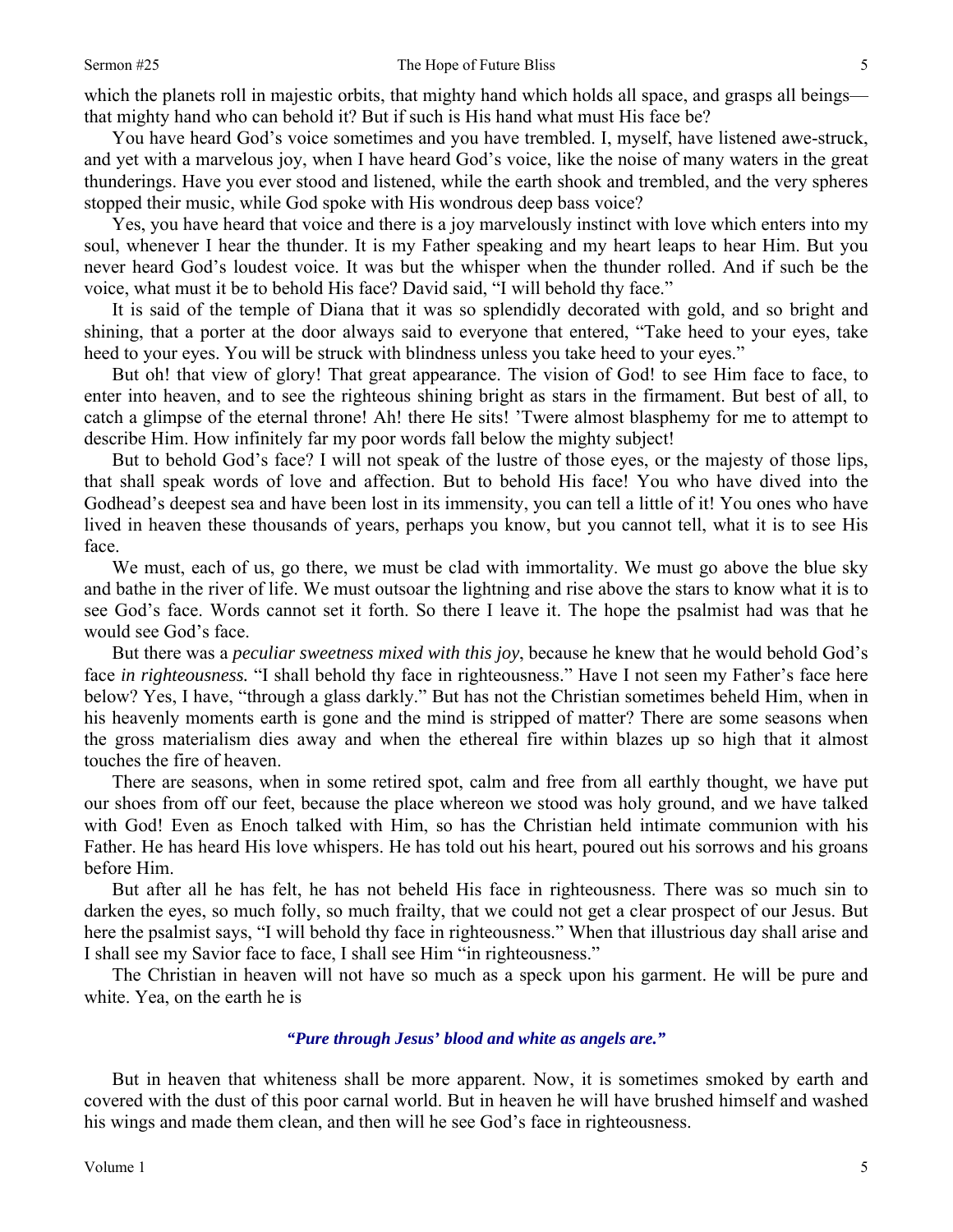My God! I believe I shall stand before Your face as pure as You are Yourself, for I shall have the righteousness of Jesus Christ. There shall be upon me the righteousness of a God. "I shall behold thy face in righteousness." O Christian, can you enjoy this? Though I cannot speak about it, does your heart meditate upon it? To behold His face forever. To bask in that vision! True, you cannot understand it, but you may guess the meaning. To behold His face in righteousness!

The second blessing, upon which I will be brief, is *satisfaction*. He will be satisfied, the psalmist says, when he wakes up in God's likeness. Satisfaction! This is another joy for the Christian when he shall enter heaven. Here we are never thoroughly satisfied. True, the Christian is satisfied from himself. He has that within which is a well-spring of comfort and he can enjoy solid satisfaction.

But heaven is the home of true and real satisfaction. When the believer enters heaven, I believe His *imagination* will be thoroughly satisfied. All he has ever thought of he will there see—every holy idea will be solidified, every mighty conception will become a reality, every glorious imagination will become a tangible thing that he can see. His imagination will not be able to think of anything better than heaven and should he sit down through eternity, he would not be able to conceive of anything that should outshine the luster of that glorious city. His imagination will be satisfied.

Then His *intellect* will be satisfied.

### *"Then shall I see, and hear, and know, All I desired, or wished, below."*

Who is satisfied with his knowledge here? Are there not secrets we want to know—depths in the mysteries of nature that we have not entered? But in that glorious state, we shall know as much as we want to know. The *memory* will be satisfied. We shall look back upon the vista of past years and we shall be content with whatever we endured, or did, or suffered on earth.

> *"There, on a green and flowery mound, My wearied soul shall sit, And with transporting joys recount The labors of my feet."*

*Hope* will be satisfied, if there be such a thing in heaven. We shall hope for a future eternity and believe in it. But we shall be satisfied as to our hopes continually and the whole man will be so content that there will not remain a single thing in all God's dealings that he would wish to have altered. Yea, perhaps I say a thing to which some of you will object—but the righteous in heaven will be quite satisfied with the damnation of the lost.

I used to think that if I could see the lost in hell, surely I must weep for them. Could I hear their horrid wailings and see the dreadful contortions of their anguish, surely I must pity them. But there is no such sentiment as that known in heaven. The believer shall be there so satisfied with all God's will, that he will quite forget the lost in the idea that God has done it for the best, that even their loss has been their own fault and that He is infinitely just in it.

If my parents could see me in hell, they would not have a tear to shed for me, though they were in heaven, for they would say, "It is justice, Thou great God, and Your justice must be magnified, as well as Your mercy." And moreover, they would feel that God was so much above His creatures that they would be satisfied to see those creatures crushed if it might increase God's glory.

Oh! in heaven I believe we shall think rightly of men. Here men seem great things to us, but in heaven they will seem no more than a few creeping insects that are swept away in plowing a field for harvest. They will appear no more than a tiny handful of dust, or like some nest of wasps that ought to be exterminated for the injury they have done. They will appear such little things when we sit on high with God, and look down on the nations of the earth as grasshoppers and "count the isles as very little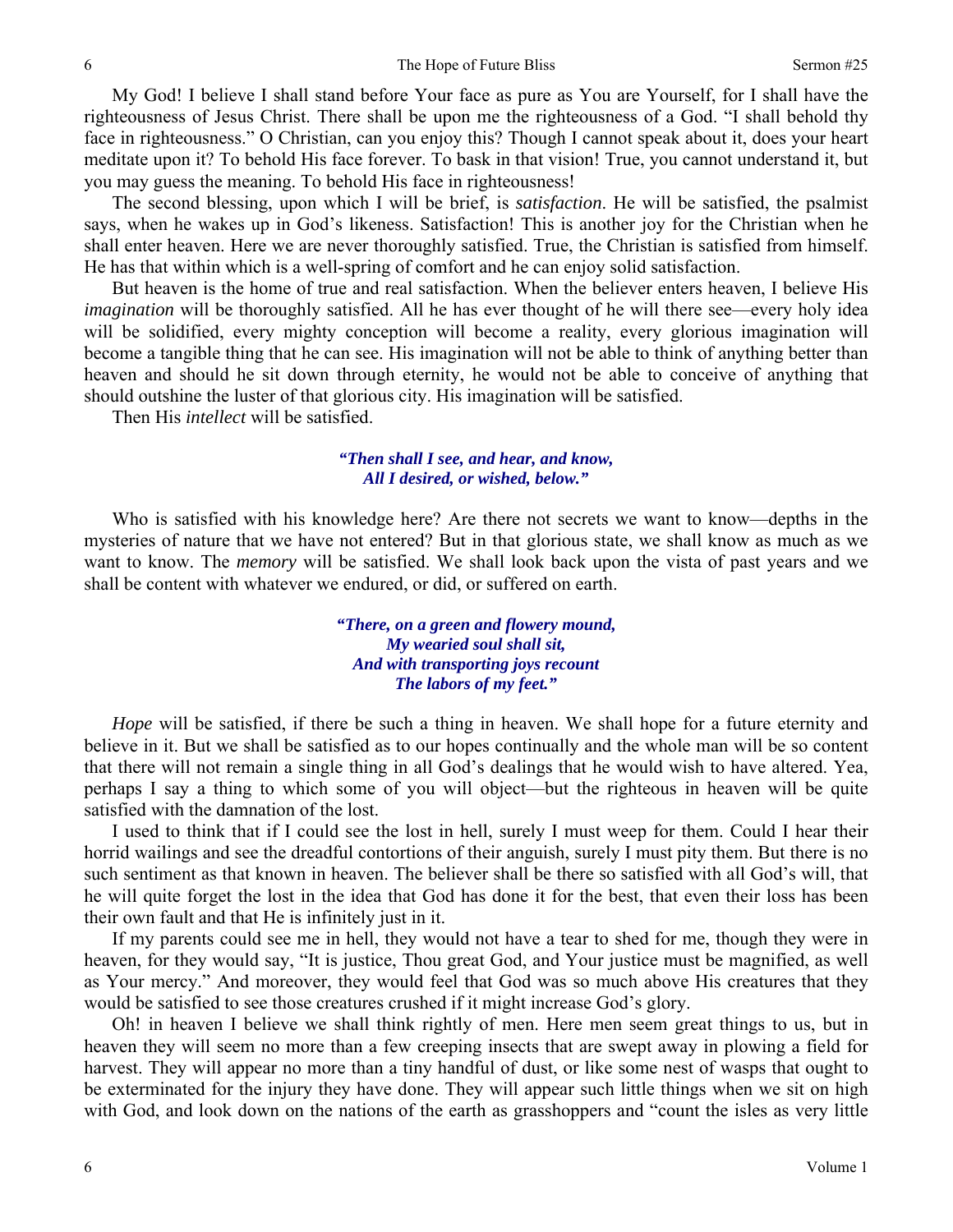But when? "I shall be satisfied when I awake with thy likeness." But not till then. No, not till then. Now here a difficulty occurs. You know there are some in heaven who have not yet waked up in God's likeness. In fact, none of those in heaven have done so. They never did sleep as respects their souls. The waking refers to their bodies and they are not awake yet—but are still slumbering.

O earth! You are the bedchamber of the mighty dead! What a vast sleeping-house this world is! It is one vast cemetery. The righteous still sleep and they are to be satisfied on the resurrection morn, when they awake. "But" say you, "are they not satisfied now? They are in heaven—is it possible that they can be distressed?" No, they are not. There is only one dissatisfaction that can enter heaven—the dissatisfaction of the blest that their bodies are not there.

Allow me to use a simile which will somewhat explain what I mean. When a Roman conqueror had been at war and won great victories, he would very likely come back with his soldiers, enter into his house, and enjoy himself till the next day, when he would go out of the city and then come in again in triumph.

Now, the saints, as it were, if I might use such a phrase, steal into heaven without their bodies. But on the last day, when their bodies wake up, they will enter in their triumphal chariots. And methinks I see that grand procession, when Jesus Christ, first of all, with many crowns on His head, with His bright, glorious body, shall lead the way.

I see my Savior entering first. Behind Him come the saints, all of them clapping their hands, all of them touching their golden harps, and entering in triumph. And when they come to heaven's gates and the doors are opened wide to let the King of glory in, now will the angels crowd at the windows and on the housetops, like the inhabitants in the Roman triumphs, to watch them as they pass through the streets and scatter heaven's roses and lilies upon them, crying, "crying, "Hallelujah! Hallelujah! Hallelujah! the Lord God Omnipotent reigns!" "I shall be satisfied" in that glorious day, when all His angels shall come to see the triumph and when His people shall be victorious with Him.

One thought here ought not to be forgotten. And that is, the psalmist says we are to wake up in the *likeness of God*. This may refer to the soul, for the spirit of the righteous will be in the likeness of God as to its happiness, holiness, purity, infallibility, eternity, and freedom from pain. But specially, I think, it relates to the body, because it speaks of the awaking.

The body is to be in the likeness of Christ. What a thought! It is—and alas! I have had too many such tonight—a thought too heavy for words. I am to awake up in Christ's likeness. I do not know what Christ is like and can scarcely imagine. I love sometimes to sit and look at Him in His crucifixion. I care not what men say—I know that sometimes I have derived benefit from a picture of my dying crucified Savior.

And I look at Him with His crown of thorns, His pierced side, His bleeding hands and feet, and all those drops of gore hanging from Him, but I cannot picture Him in heaven, He is so bright, so glorious. The God so shines through the man. His eyes are like lamps of fire. His tongue like a two-edged sword. His head covered with hair as white as snow, for He is the Ancient of days. He binds the clouds round about Him for a girdle. And when He speaks, it is like the sound of many waters! I read the accounts given in the book of Revelation, but I cannot tell what He is. They are Scripture phrases and I cannot understand their meaning, but whatever they mean, I know that I shall wake up in Christ's likeness.

Oh! what a change it will be, when some of us get to heaven! There is a man who fell in battle with the word of salvation on his lips. His legs had been shot away and his body had been scarred by saber thrusts. He wakes in heaven and finds that he has not a broken body, maimed and cut about, and hacked and injured, but that he is in Christ's likeness.

There is an old matron, who has tottered on her staff for years along her weary way. Time has plougheded furrows on her brow. Haggard and lame, her body is laid in the grave. But oh! aged woman,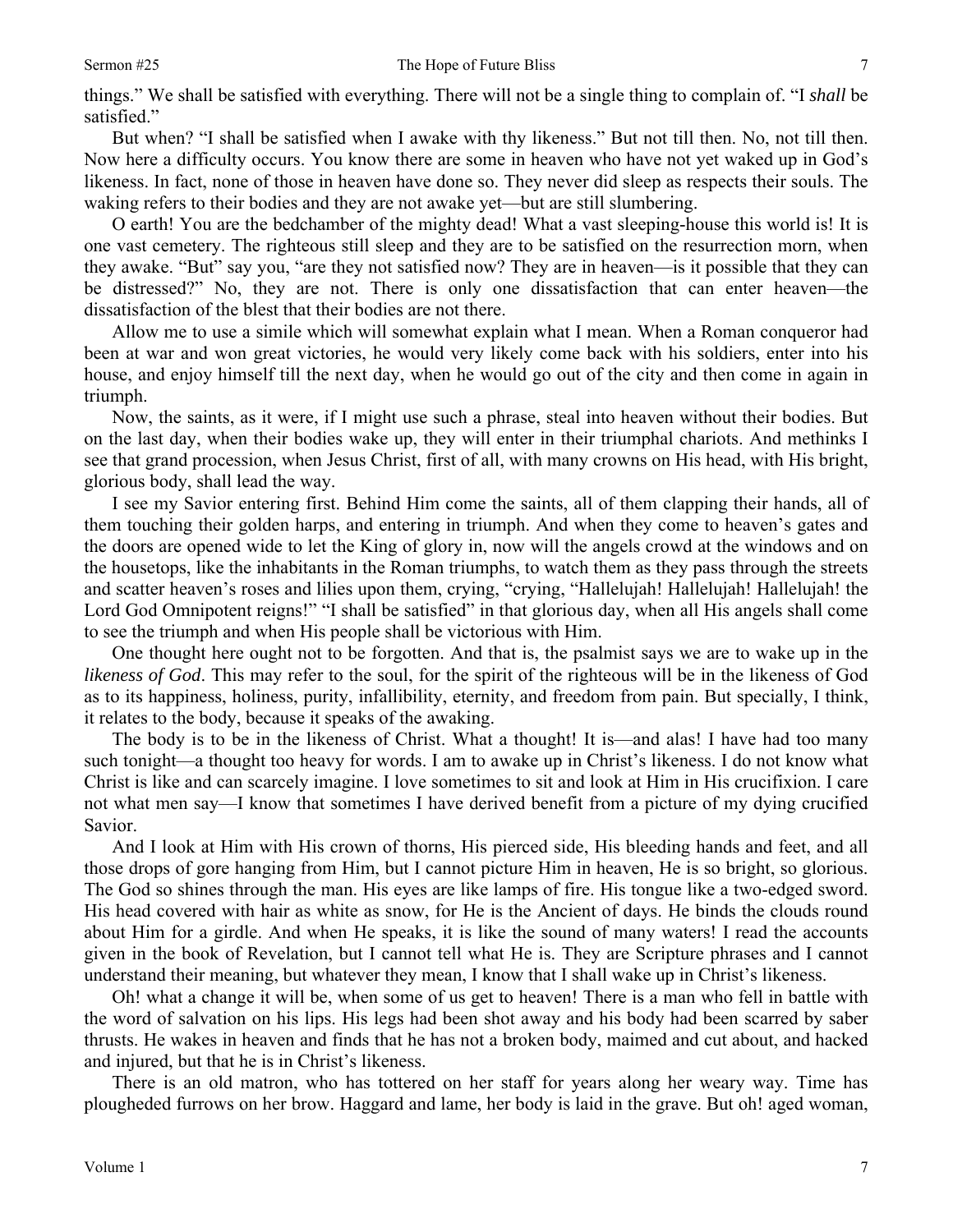you shall arise in youth and beauty. Another has been deformed in his lifetime, but when he wakes, he wakes in the likeness of Christ.

Whatever may have been the form of our countenance, whatever the contour, the beautiful shall be no more beautiful in heaven than those who were deformed. Those who shone on earth, peerless, among the fairest, who ravished men with looks from their eyes, they shall be no brighter in heaven than those who are now passed by and neglected, for they shall all be like Christ.

**III.** But now to close up, HERE IS A VERY SAD CONTRAST IMPLIED.

We shall all slumber. A few more years and where will this company be? Xerxes wept, because in a little while his whole army would be gone. How might I stand here and weep, because within a few more years others shall stand in this place and shall say, "The fathers, where are they?" Good God! And is it true? Is it not a reality? Is it all to be swept away? Is it one great dissolving view?

Ah! it is. This sight shall soon vanish and you and I shall vanish with it. We are but a show. This life is but "a stage where men act," and then we pass behind the curtain and we there unmask ourselves and talk with God. The moment we begin to live we begin to die. The tree has long been growing that shall be sawn to make you a coffin. The sod is ready for you all.

But this scene is to appear again soon. One short dream, one hurried nap, and all this sight shall come o'er again. We shall all awake and as we stand here now, we shall stand together, perhaps even more thickly pressed. But we shall stand on the level then—the rich and poor, the preacher and hearer. There will be but one distinction—righteous and wicked.

At first we shall stand together. Methinks I see the scene. The sea is boiling. The heavens are rent in twain, the clouds are fashioned into a chariot and Jesus riding on it, with wings of fire, comes riding through the sky. His throne is set. He seats Himself upon it. With a nod, He hushes all the world. He lifts His fingers, opens the great books of destiny, and the book of our probation, wherein are written the acts of time.

With His fingers He beckons to the hosts above. "Divide," said He, "divide the universe." Swifter than thought, all the earth shall part in sunder. Where shall I be found when the dividing comes? Methinks I see them all divided and the righteous are on the right. Turning to them, with a voice sweeter than music, He says, "Come! You have been coming—keep on your progress! Come! It has been the work of your life to come, so continue. Come and take the last step. 'Come, ye blessed of my Father, inherit the kingdom prepared for you from before the foundation of the world.'"

And now the wicked are left alone and turning to them, He says, "Depart! You have been departing all your life long. It was your business to depart from Me. You said, 'Depart from me, I love not your ways.' You have been departing, keep on, take the last step!" They dare not move. They stand still. The Savior becomes the avenger. The hands that once held out mercy, now grasp the sword of justice. The lips that spoke lovingkindness now utter thunder, and with a deadly aim, He lifts up the sword and sweeps among them. They fly like deer before the lion and enter the jaws of the bottomless pit.

But never, I hope, shall I cease preaching without telling you what to do to be saved. This morning I preached to the ungodly, to the worst of sinners, and many wept—I hope many hearts melted—while I spoke of the great mercy of God. I have not spoken of that tonight. We must take a different line sometimes, led, I trust, by God's Spirit.

But oh! you that are thirsty, heavy laden, and lost and ruined, mercy speaks yet once again to you! Here is the way of salvation. "He that believeth and is baptized shall be saved." "And what is it to believe?" says one. "Is it to say I know Christ died for me?" No, that is not to believe, it is part of it, but it is not all. Every Arminian believes that, and every man in the world believes it who holds that doctrine, since he conceives that Christ died for every man. Consequently that is not faith.

But faith is this, to cast yourself on Christ. As the negro said, most curiously, when asked what he did to be saved, "Massa," said he, "I fling myself down on Jesus and dere I lay. I fling myself flat on de promise and dere I lay." And to every penitent *sinner*, Jesus says, "I am able to save to the uttermost." Throw yourself flat on the promise and say, "Then, Lord, You are able to save *me*."

8